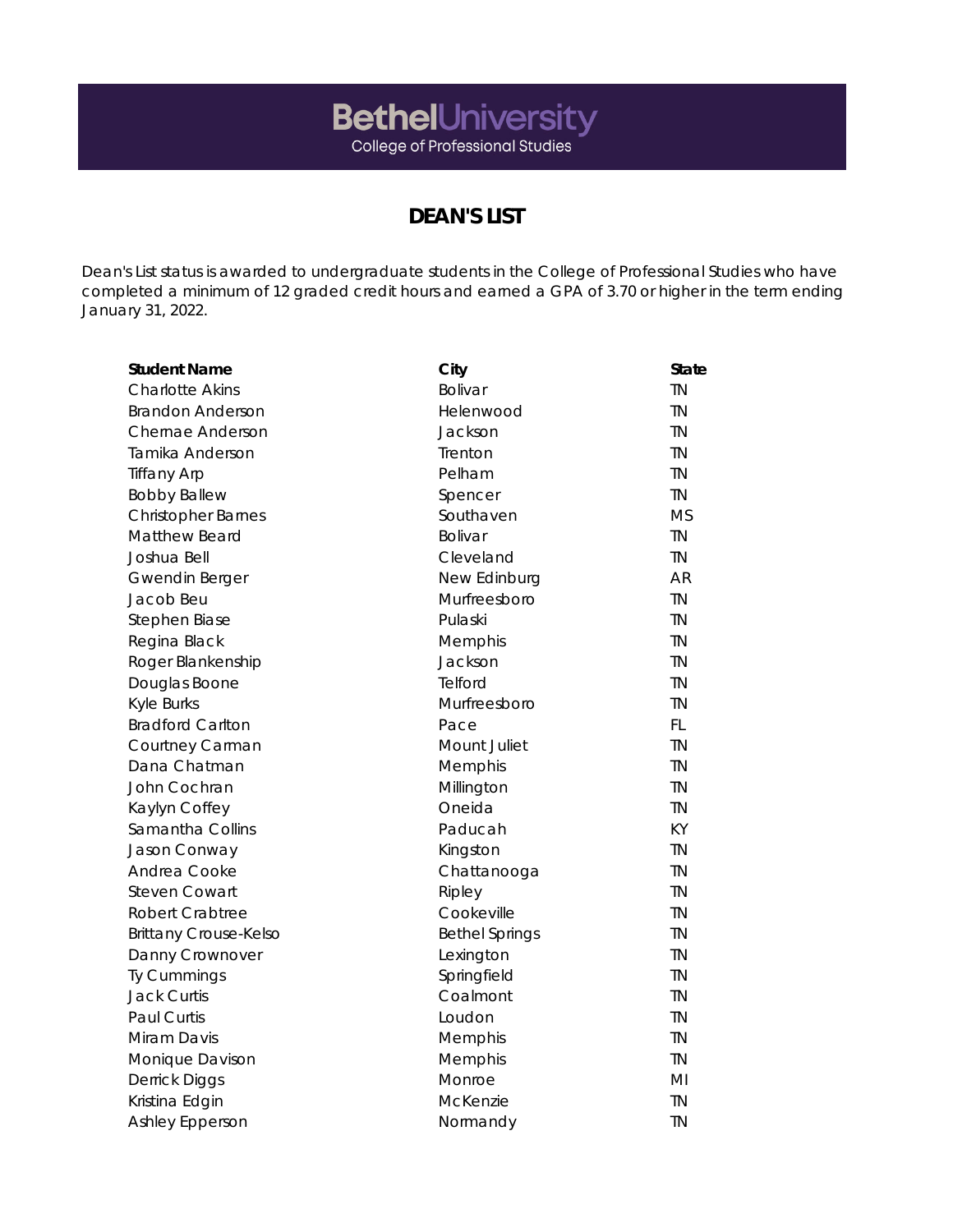| Raquel Estepp            | Church Hill          | <b>TN</b> |
|--------------------------|----------------------|-----------|
| Samuel Evans             | Arlington            | TX        |
| Randal Farrar            | Shelbyville          | <b>TN</b> |
| Earnessa Fason           | Jackson              | <b>TN</b> |
| Janice Faulkner          | <b>Holly Springs</b> | <b>MS</b> |
| Jacqualyn Fife           | Union City           | <b>TN</b> |
| Ciera Fleming            | Murfreesboro         | <b>TN</b> |
| <b>James Flowers</b>     | Mayfield             | KY        |
| Gage Forrester           | Springfield          | <b>MO</b> |
| <b>Taylor Foster</b>     | Lewisburg            | <b>TN</b> |
| <b>Patrick Fox</b>       | Memphis              | <b>TN</b> |
| <b>Holly Frazier</b>     | Christiana           | <b>TN</b> |
| Cameron Freeman          | Cordova              | <b>TN</b> |
| <b>Gerry Garrett</b>     | Orlando              | FL.       |
| Derreck Gasser           | Gallatin             | <b>TN</b> |
| <b>Christopher Gates</b> | Memphis              | <b>TN</b> |
| <b>Steven Gaudet</b>     | Madisonville         | LA        |
| Zachary Gilpin           | Cookeville           | <b>TN</b> |
| Dominick Golden          | Memphis              | <b>TN</b> |
| Kevin Haislip            | Henning              | <b>TN</b> |
| <b>Misty Haley</b>       | Memphis              | <b>TN</b> |
| William Haley            | <b>Bells</b>         | <b>TN</b> |
| Colin Halligan           | Dawsonville          | GA        |
| Lindsey Hammons          | Henderson            | <b>TN</b> |
| Robert Harrington        | Riceville            | TN        |
| Corie Harris             | Montgomery           | AL        |
| Kristin Heller           | Gastonia             | <b>NC</b> |
| Nick Holloway            | Tullahoma            | <b>TN</b> |
| <b>William Holls</b>     | Nashville            | <b>TN</b> |
| <b>Brandi Hopper</b>     | Martin               | <b>TN</b> |
| Jessica Hunt             | Goodspring           | <b>TN</b> |
| <b>Walter Hurd</b>       | Johnson City         | <b>TN</b> |
| Jannette Jackson         | Mckenzie             | <b>TN</b> |
| Cody Jones               | Hernando             | <b>MS</b> |
| Yolanda Jones            | Jackson              | <b>TN</b> |
| Matthew Jordan           | <b>Happy Valley</b>  | OR        |
| Johnnie Justus           | Seymour              | <b>TN</b> |
| Angela Kincaid           | Dyersburg            | <b>TN</b> |
| Rebeca King              | Camden               | <b>TN</b> |
| <b>Thomas Klatt</b>      | Smithland            | KY        |
| Regina Lavelle           | Arlington            | TN        |
| Brian Leatherwood        | Seymour              | <b>TN</b> |
| Alisha Lester            | <b>West Memphis</b>  | <b>AR</b> |
| <b>Steven Lewis</b>      | Huntsville           | <b>TN</b> |
| Khalik Lipford           | Wildersville         | <b>TN</b> |
| <b>Edward Lovan</b>      | Springfield          | <b>MO</b> |
| Wendy Maze               | Jackson              | <b>TN</b> |
| Mary Mchaffie            | Brentwood            | <b>TN</b> |
| <b>Dustin Mesler</b>     | Gallatin             | <b>TN</b> |
| Cameron Miller           | Jackson              | <b>TN</b> |
|                          |                      |           |